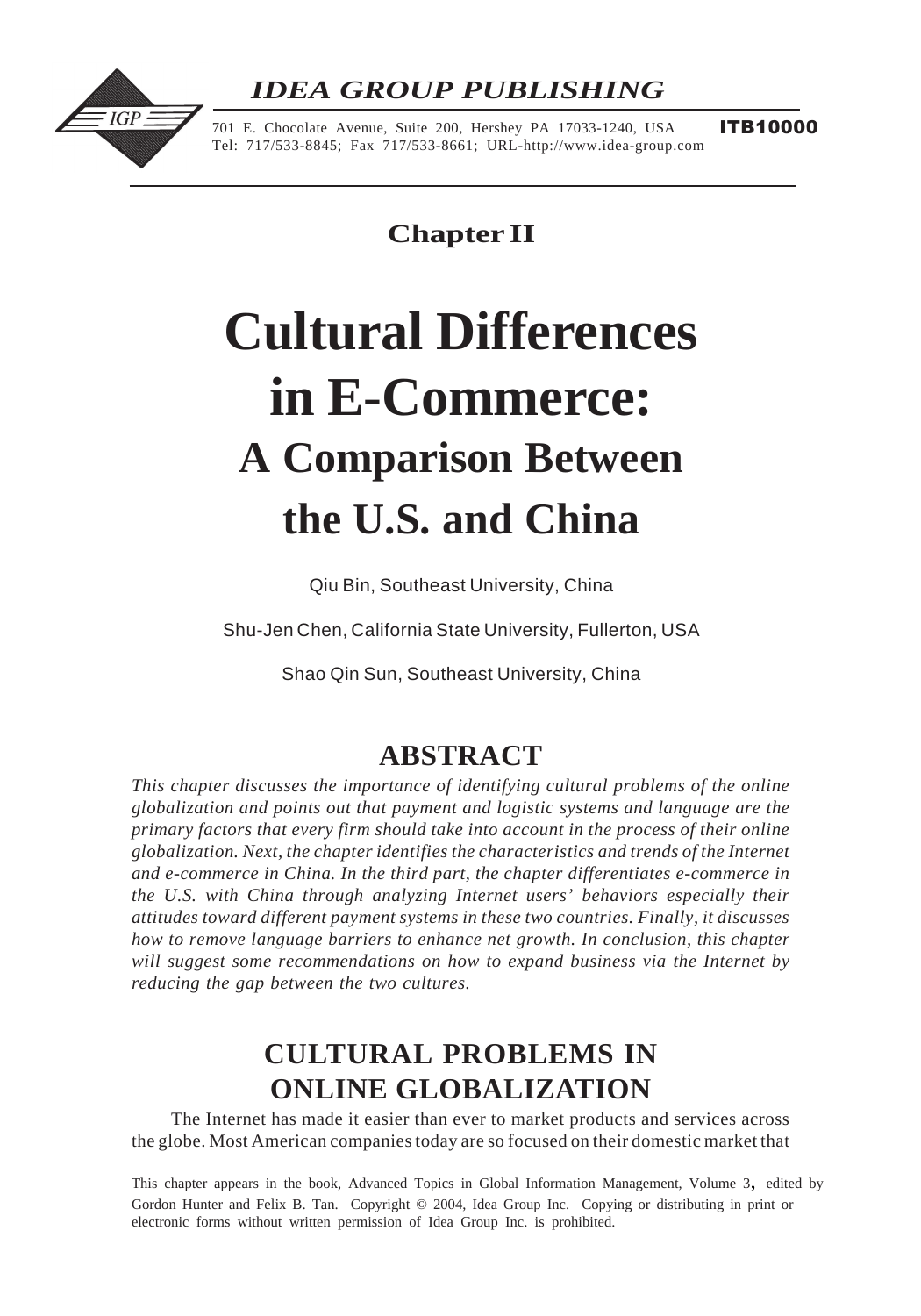they do not pay any attention to the overseas markets. Nevertheless, e-commerce is global in nature and the international markets represent immense potential.

While the United States is undergoing an historic development in the introduction of e-commerce, the rest of the world including China is trying to catch up. According to the Jupiter Globalization Report published in January 2001, the U.S. share of the global Internet population will drop from 36 percent today to approximately 24 percent in 2005. During the same period, Chinese Internet users will increase tremendously (Jupiter Globalization Report, 2001).

American companies such as Microsoft, Intel and Compaq all opened offices in China in the 1990s. This trend continued as Net Economy companies opened their Chinese offices at the end of  $20<sup>th</sup>$  century. However, many hurdles—especially significant cultural differences between the two countries — are limiting those companies' local reach of e-commerce and in some cases blocking it entirely.

Sometimes culture is defined as the combination of language and the habits of people in a certain place. Therefore, when a company decides to internationalize its business through the Internet, it should identify the potential problems concerning cultural differences across borders. However, what do cultural differences really mean? Or in other words, what specific elements should be taken into account while thinking of potential cultural barriers? According to our investigation, online cultural problems include the following sides: 1) language; 2) values; 3) infrastructure. Of course, these are broad-based categories. In each side, there should be subcategories. For example, in infrastructure, more elements should be discussed, and the word "infrastructure" is based on an environment consisting of payment system, logistic system, laws, taxation, etc.

This chapter only discusses the most important aspects including language, payment system and logistic system. While discussing the behavior of Chinese online shoppers, values and their attitude will also be involved. For one thing, as the saying goes, "Rome was not built in a day", even if you track down all the cultural differences, you can NOT resolve them immediately. Also, the cultural differences between the U.S. and China are somehow "unique".

Concerning cultural difference, the first element that should be taken into account is language.

Chinese people who surf the web often don't use English as their first language. Their cultural outlook and value system is different from the system predominant on the web. Therefore, in this chapter, the Internet and e-commerce strategies in China are discussed as a case study of unique cultural e-commerce strategies.

## **CURRENT STATE OF CHINA'S E-COMMERCE**

The China Internet Network Information Center (CNNIC) in January 2002 claimed that the number of Internet users in China had reached 33.7 million, with 6.72 million using leased lines and 21.33 million using dial-up connections. The "Statistical Report on Internet Development in China" said the number of users accessing the Internet via both means was only 5.65 million. Additionally, another 1.18 million people were connected through appliances such as mobile telephones and various home information appliances.

Copyright © 2004, Idea Group Inc. Copying or distributing in print or electronic forms without written permission of Idea Group Inc. is prohibited.